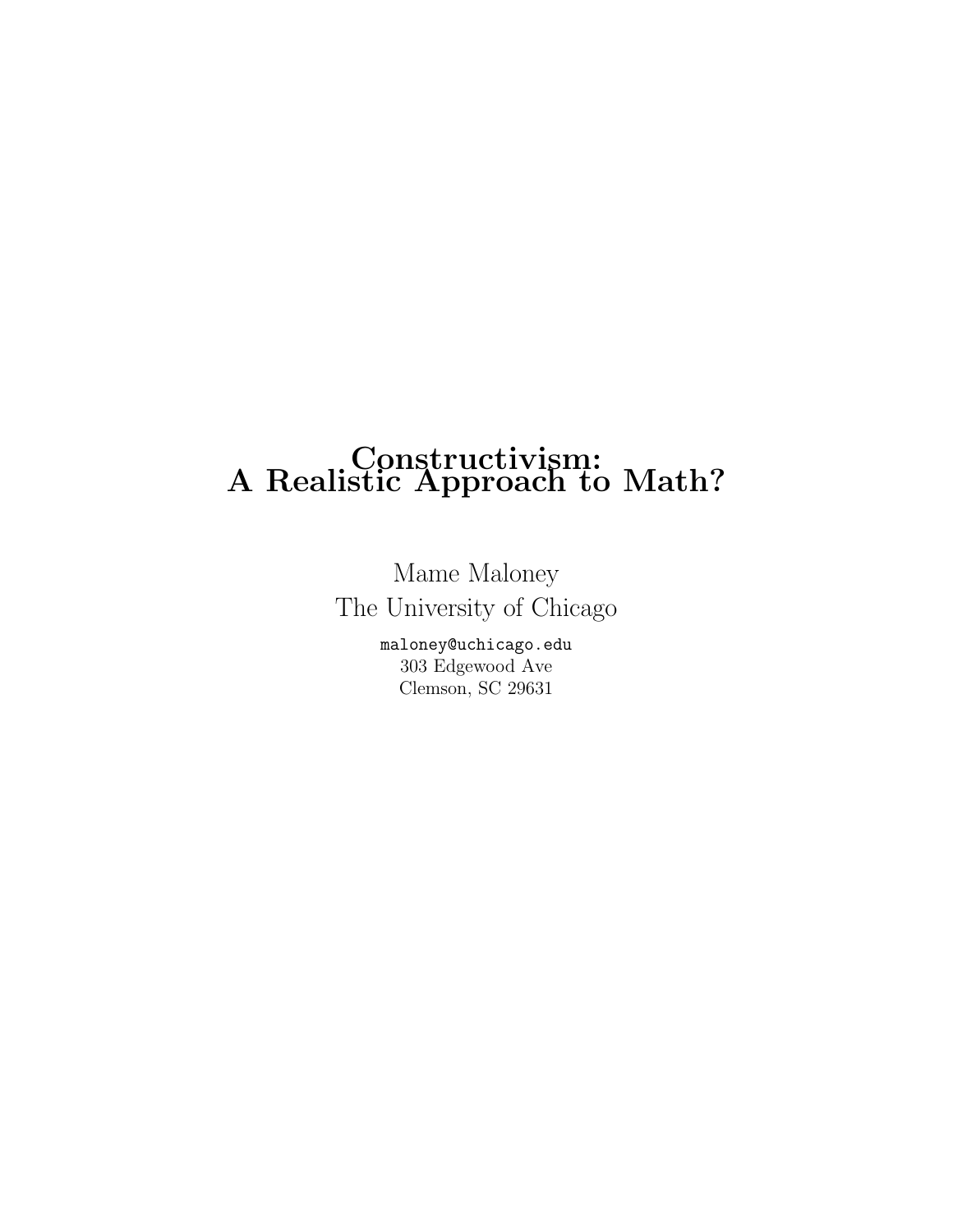Occasionally in mathematical history, results surface that raise eyebrows and cause mathematicians to take a step back and say, "Wait, that shouldn't be so. We should work to avoid results like that!" Favorite examples of such results include Cantor's transfinite ordinals, the Banach-Tarski paradox, and the Axiom of Choice; all three of these results caused groups of mathematicians to balk. These mathematicians are signaling that the discipline has strayed too far from the realm of ideas accessible to the human mind, as major results are so counter-intuitive or inconceivable as to be deemed paradoxical. In some ways, this reaction makes sense; what is math (at least, in practice) if not a product of human minds? The constructivists, also known as intuitionists, are the quintessential conservative group; they took extreme pains to pare math down to exactly what is accessible to the human mind. In the end, though, their tactics failed to sway any more than a handful of other mathematicians, and classical math proceeded forth undeterred, counter-intuitive results and all. This result indicates to me that constructivism was, in fact, not a plausible approach to math—if for no other reason than its complete failure to convince working mathematicians.

I will focus on the three foremost intuitionistic authors: Errett Bishop, Arend Heyting, and L. E. J. Brouwer. Of these three, Brouwer was the first to publish about intuitionism. Although there were some intuitionistic tendencies in math from the Greeks to Kant to Poincaré, Brouwer's 1907 doctoral thesis established intuitionism as we know it. Heyting's 1956 Intuitionism takes the form of a dialogue, pitting intuitionism (in the persona of Mr. Int) against classical mathematics (in the persona of Mr. Class) and several other competing foundational groups. Later, Bishop's 1967 Foundations of Constructive Analysis is the first serious explication of constructivist mathematics beyond the level of arithmetic. Bishop actually follows through on the foundational goal and shows what math can and can't be done constructively.

The Mechanics of Intuitionism Algorithmic computability and finite meaning characterize constructive mathematics on the level of theorems, proofs, and computations. Bishop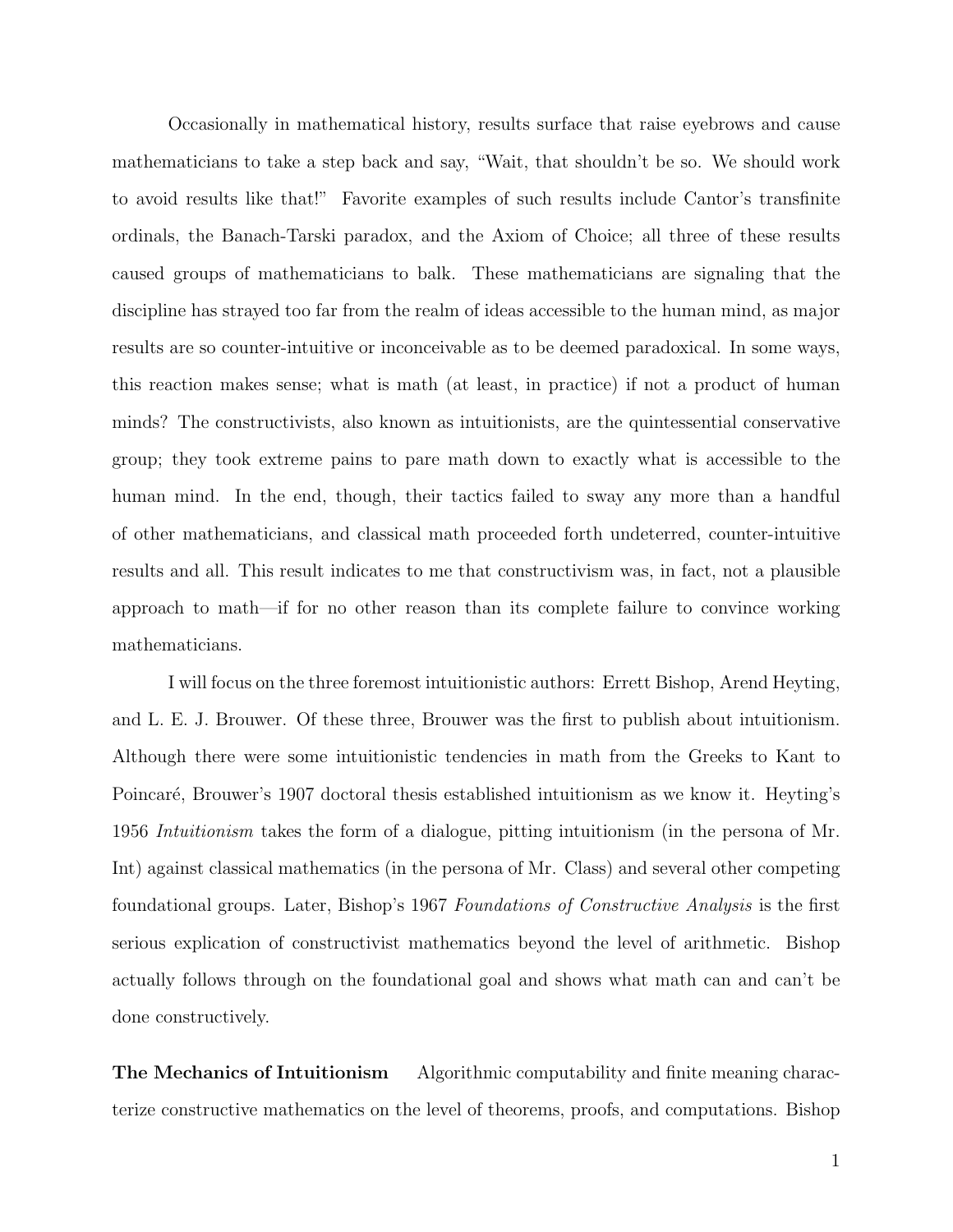sets out to reduce math to constructions that can be performed in finitely many steps, claiming to be motivated by the desire to make math meaningful for finite intelligences. He says, "We are not interested in properties of the positive integers that have no descriptive meaning for finite man" (Bishop (1967), 2).

All three of our intuitionist authors start by building math up from the finite integers. Bishop says that all of constructive math can be interpreted as being about statements about the finite integers.<sup>1</sup> This is both a re-iteration of his mental-finitist position, and an expression of the foundational status of the integers in constructivist math. Keep in mind, though, that the integers are always taken to be the basis of Bishop's constructions, but they are not the wellspring of his philosophy. Heyting extols the benefits of the natural number concept:

- "1. It is easily understood by any person who has a minimum of education,
- 2. It is universally applicable in the process of counting,
- 3. It underlies the construction of analysis." (Heyting (1956), 15)

Brouwer builds his mathematics up from the naturals. The first few lines of his thesis are:

" 'One, two, three,...', we know by heart the sequence of these sounds (spoken ordinal numbers) as an endless row, that is to say, continuing for ever according to a law, known as being fixed." (Brouwer (1907), p. 3, [[p. 15]])

Hesseling takes care to note that Brouwer's natural numbers are an unfinished sequence, not an infinite set (Hesseling (2003), 36). Brouwer takes the counting numbers to be intuitive, and he takes ordinality to be the true content of arithmetic on the naturals. He defines negative numbers as counting "to the left," and arithmetic operations on positives and negatives "in two directions," (Brouwer (1907), p. 5, [[p. 16]]). Then, he defines rational

<sup>1</sup>"Everything stretches itself to number, and every mathematical statement ultimately expresses the fact that if we perform certain computations within the set of positive integers, we shall get certain results." (ibid., 3)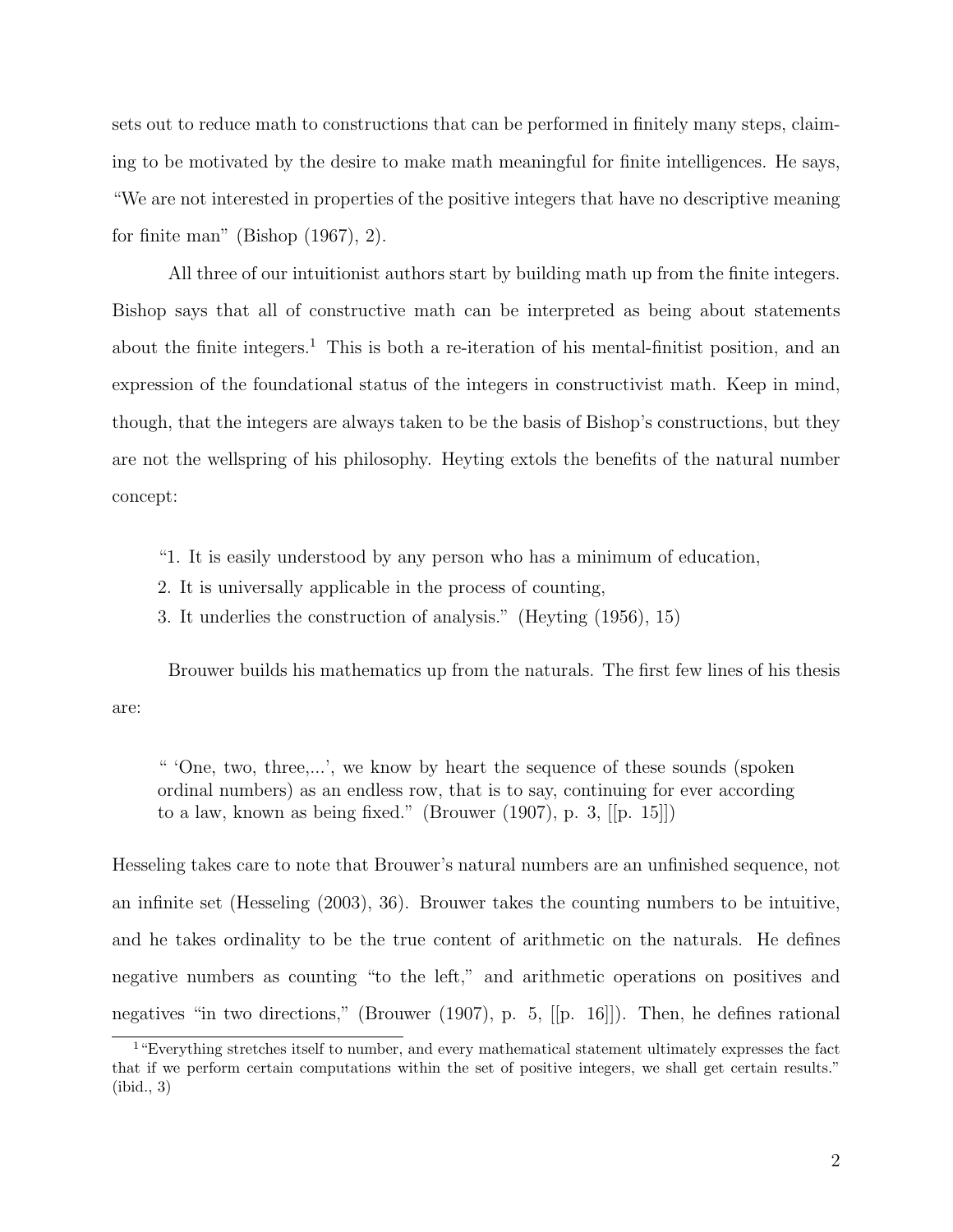numbers as pairs of ordinals (ibid., p. 5–6, [[p. 16]]). He describes how to order the rationals, i.e.

$$
\frac{a}{b} \gtreqqless \frac{c}{d} \text{ if } (a \times d) \gtreqqless (b \times c),
$$

and how to situate them among the ordinals. He builds the irrationals by taking cuts of the rationals (similar to Dedekind cuts, with the notable exception that Brouwer does not start with an infinite set as his starting point). In fact, at every stage of Brouwer's development of the irrationals, he has constructed no more than countably many numbers. From there, he goes on to develop the continuum.

As we can see from Brouwer's construction, intuitionists do not reject whole types of finite numbers, as Kronecker is said to have rejected the irrational numbers.<sup>2</sup> Brouwer, Bishop, and Heyting have no problem with irrational (even transcendental) numbers themselves; for instance, Bishop finds e acceptable since we can approximate it to an arbitrary degree of precision using an algorithm, each step of which is finite.

$$
e = \lim_{n \to \infty} \sum_{k=0}^{n} \frac{1}{k!}
$$

As *n* increments, we can compute the new partial sum  $\sum_{k=0}^{n}$ 1  $\frac{1}{k!}$  in finite time.

As for infinite numbers, Brouwer only takes issue with certain transfinites, so he is not a finitist. He says,

"In chapter I we have seen that there exist no other sets than finite and denumerably infinite sets and continua; this has been shown on the basis of the intuitively clear fact that in mathematics we can create only finite sequences, further by means of the clearly conceived 'and so on' the order type  $\omega$ , but only consisting of equal elements [footnote: The expression 'and so on' means the indefinite repetition of one and the same object or operation, even if that object or that operation is defined in a rather complex way.] ; (consequently we can, for instance, never imagine arbitrary infinite dual fractions as finished, nor as individualized, since the denumerably infinite sequence of digits cannot be considered

<sup>2</sup>Kronecker purportedly said, "God created the integers; everything else is the work of man," as well as, "What good your beautiful proof on [the transcendence of]  $\pi$ ? Why investigate such problems, given that irrational numbers do not even exist?"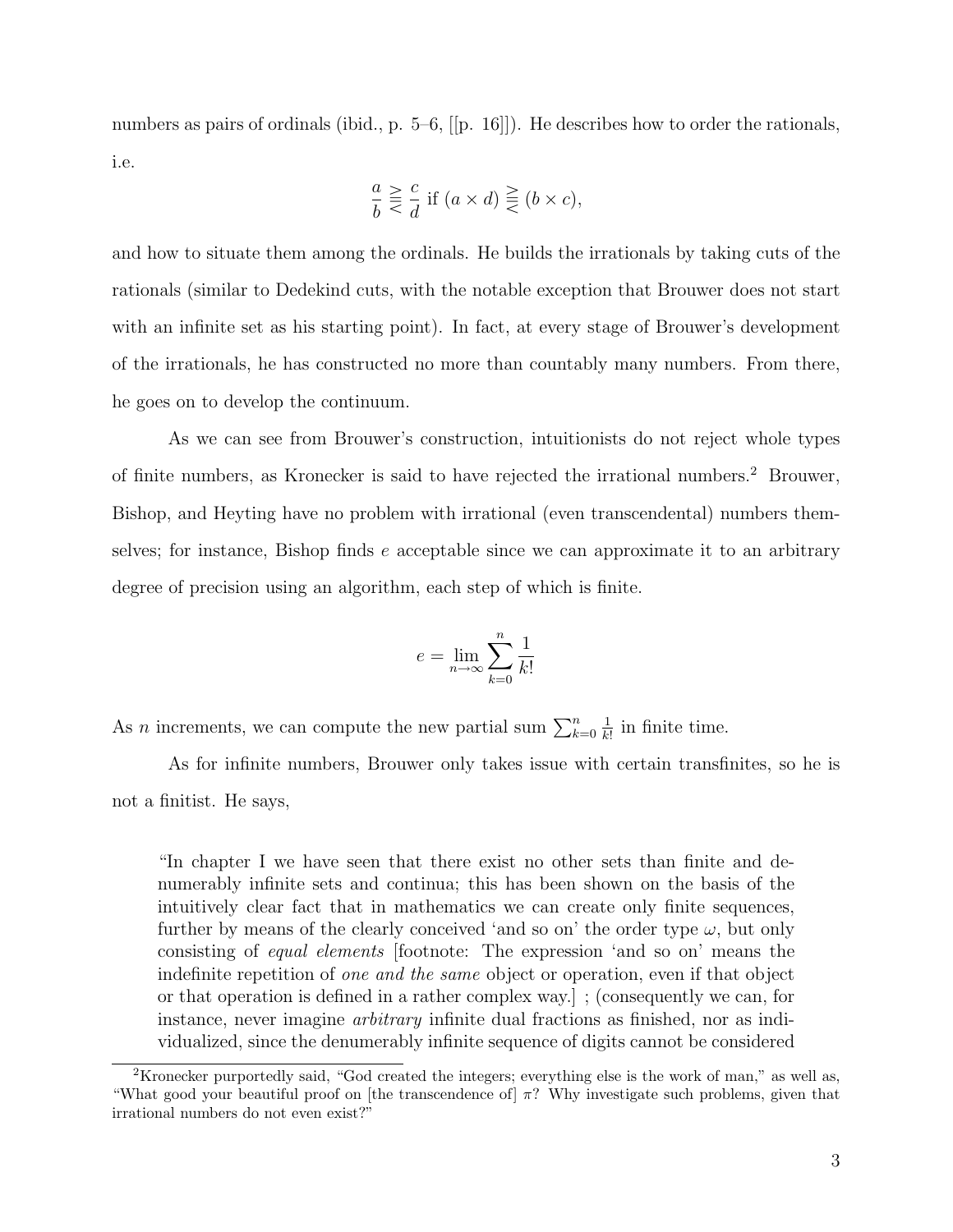as a denumerable sequence of equal objects), and finally the intuitive continuum (by means of which we have further constructed the ordinary continuum, i.e. the *measurable continuum*), but no other sets." (Ibid., 1907 p. 142–143,  $[[p. 80]]$ )

Brouwer denies the existence of Cantor's second number-class, not because it is a completed infinite, but because of the non-constructive nature of the "and so on..." Cantor uses to arrive at the second number class. Heyting borrows one of Brouwer's later discussions of cardinalities, which deals with species rather than sets. Brouwer and Heyting define "species" as "a property which mathematical entities can be supposed to possess," (Heyting (1956), 37). If a one-to-one correspondence can be formed between two species, they are "equivalent." The cardinalities are as follows:

"Definition 1. A species that is equivalent to the species  $N$  of all natural numbers is denumerably infinite.

Definition 2. A species that contains a denumerably infinite subspecies is called infinite.

...

Definition 3. A species that is equivalent to a detachable subspecies of  $N$  is called numerable." (ibid.,  $39-40$ ).

As we can see, Heyting is not a finitist, but he does not go into the theory of the nondenumerably infinite. Bishop, too, is not a finitist.

The main difference between constructivists and classical mathematicians is that constructivists eschew methods and definitions which rely on the unknown, unproven, or nonexistent, while classical mathematicians rarely take issue with these. For instance, constructivists do not accept the Bolzano-Weierstrass theorem,<sup>3</sup> although limit points of infinite sequences are acceptable. In a similar vein, Bishop says, "Certain parts of measure theory are hard to develop constructively because limits that are classically proved to exist simply do not exist constructively" (Bishop (1967), 214).

Heyting gives an example of two definitions, one of which is acceptable constructively, and the other of which is not:

<sup>&</sup>lt;sup>3</sup>Every bounded infinite subset of  $\mathbb{R}^k$  has a limit point in  $\mathbb{R}^k$ . (Rudin (1964), 40)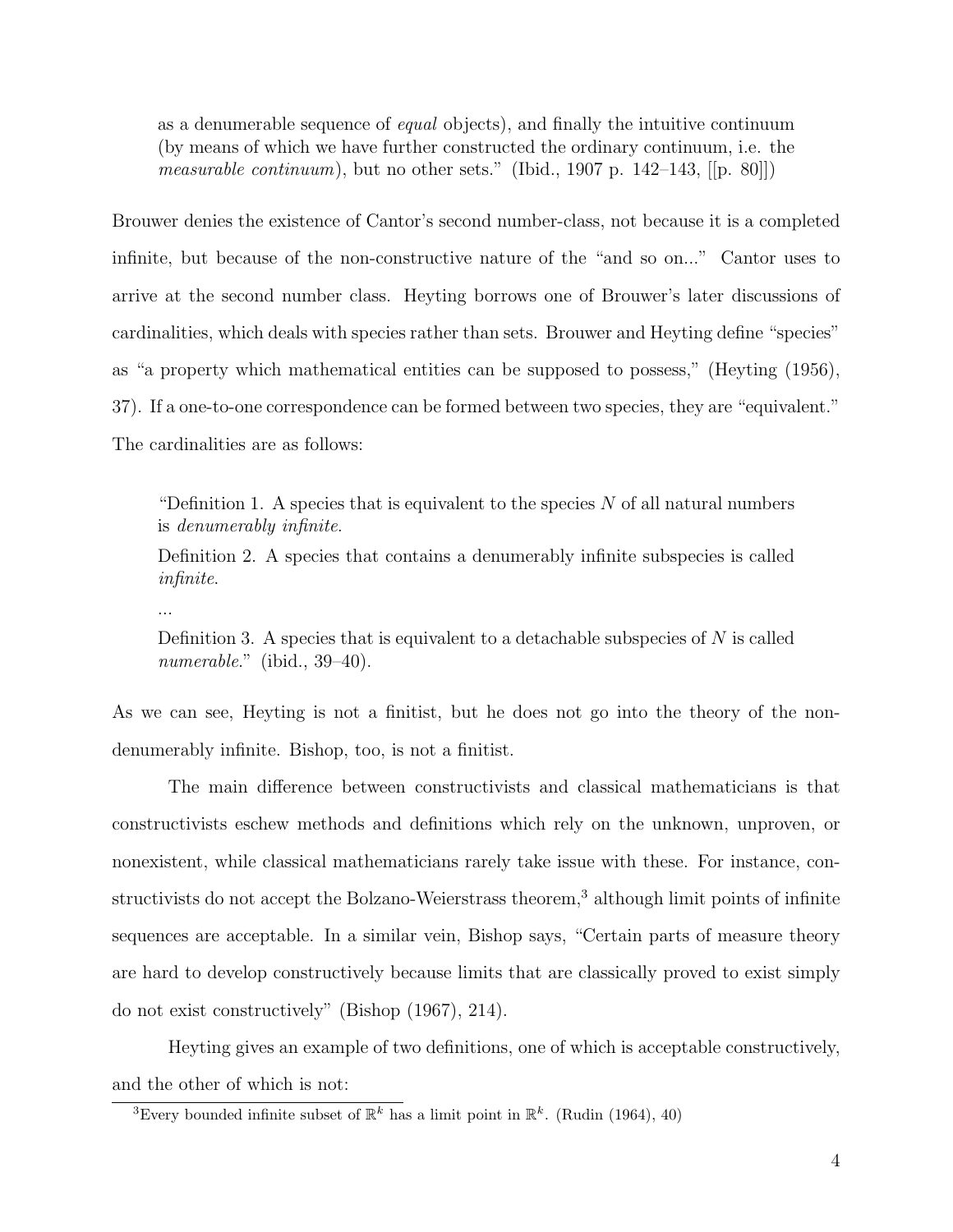"Let us compare two definitions of natural numbers, say  $k$  and  $l$ .

"I. k is the greatest prime such that  $k - 1$  is also a prime, or  $k = 1$  if such a number does not exist.

"II. l is the greatest prime such that  $l - 2$  is also a prime, or  $l = 1$  if such a number does not exist.

"Classical mathematics neglects altogether the obvious difference in character between these definitions. k can actually be calculated  $(k = 3)$ , whereas we possess no method for calculating  $l$ , as it is not known whether the sequence of pairs of twin primes  $p, p+2$  is finite or not. Therefore intuitionists reject II as a definition of an integer; they consider an integer to be well defined only if a method for calculating it is given. Now this line of thought leads to the rejection of the principle of excluded middle, for if the sequence of twin primes were either finite or not finite, II would define an integer." (Heyting (1956), 2)

Heyting gives another example to illustrate that "a proof of the impossibility of the impossibility of a property is not in every case a proof of the property itself," (ibid., 17). He details the construction of a number  $\rho$ , whose decimal expansion we write down at the same time as we write down the decimal expansion of  $\pi$ :

> $\pi$  = 3.14159265...  $\rho = 0.333333333...$

The string of 3s in  $\rho$ 's decimal expansion terminates after we finish writing the sequence of digits 0123456789 in  $\pi$ . So, if the 9 in this sequence occurs in the kth place of the decimal expansion of  $\pi$ , we have

$$
\rho = 0.\underbrace{33\ldots 3}_{k \text{ times}} = \frac{10^k - 1}{3 \cdot 10^k}
$$

If no sequence 0123456789 occurs, we define  $\rho = 1/3$ .

This is as valid a construction as any, since we can determine  $\rho$  to an arbitrary degree of precision. The interesting thing about this example is that, when Heyting was writing his book, it was unknown whether the sequence 0123456789 indeed appeared in  $\pi$ .<sup>4</sup> Certain

<sup>4</sup>Such a sequence occurs first at the 17,387,594,880th place, according to Jonathan Borwein (Bor-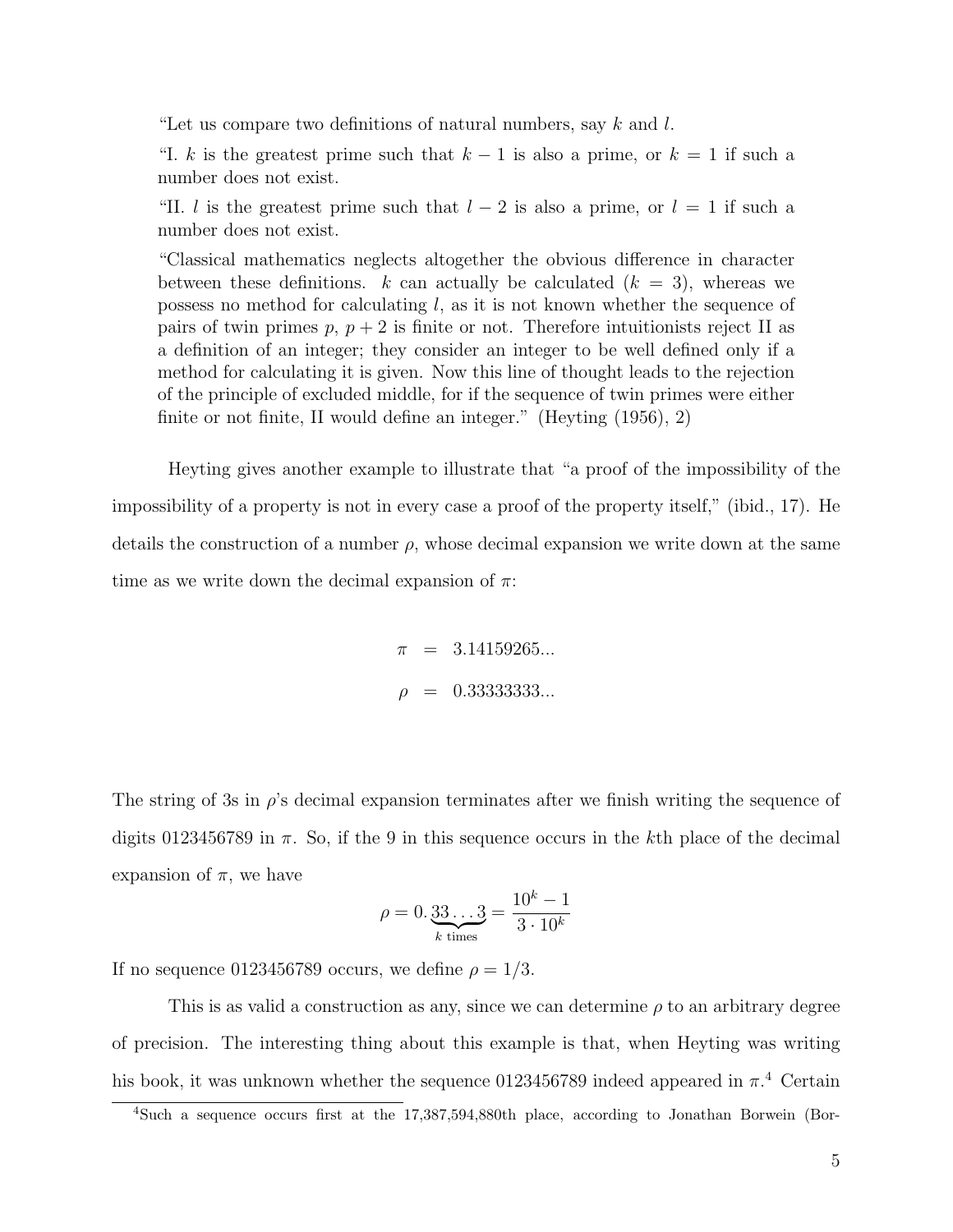properties of  $\rho$ , then, depend on arbitrarily much information. Heyting's example concerns the rationality of  $\rho$ . For him, "rational" means "we can find two integers of which  $\rho$  is the ratio." So, although no turn of events would lead to  $\rho$  being irrational, we cannot assert  $\rho$ 's rationality until we compute such integers (Heyting (1956), 17–18).

One of the hallmarks of the intuitionist viewpoint is rejection of certain logical principles: most notably, the law of excluded middle  $(\mathfrak{a} \vee (\neg \mathfrak{a}))$ . We see this above with Heyting's examples.

Brouwer rejects logic as a foundation for math in his so-called "First Act of Intuitionism":

"To begin with, the FIRST ACT OF INTUITIONISM completely separates mathematics from mathematical language, in particular from the phenomenon of language which are described by theoretical logic, and recognizes that intuitionist mathematics is an essentially languageless activity of the mind having its origin in the perception of a move of time, i.e. of the falling apart of a life moment into two distinct things, one of which gives way to the other, but is retained by memory. If the two-ity thus born is divested of all quality, there remains the empty form of the common substratum of all two-ities. It is this common substratum, this empty form, which is the basic intuition of mathematics." (Brouwer (1952), 1952 p. 140–141, [[509–510]])

He devotes the third chapter of his dissertation to explicating this notion of the independence of math from logic. For him, mathematics is at heart mental constructions and reasonings that take place within a person's mind. Logic, on the other hand, is a linguistic structure which does not represent true math (Brouwer (1907), p. 132, [[p. 75]]). As a matter of principle, Brouwer denies that there is reason to believe in a general law such as  $a \vee (\neg a)$ , especially when the infinite is concerned.

Bishop claims to derive his interpretation of logic from Brouwer, but he never makes the distinction Brouwer makes between math that occurs in the mind and its communication via mathematical language. Bishop says, "The constructive interpretations of the mathematical connectives and quantifiers have been established by Brouwer," then goes on to describe wein (1997)).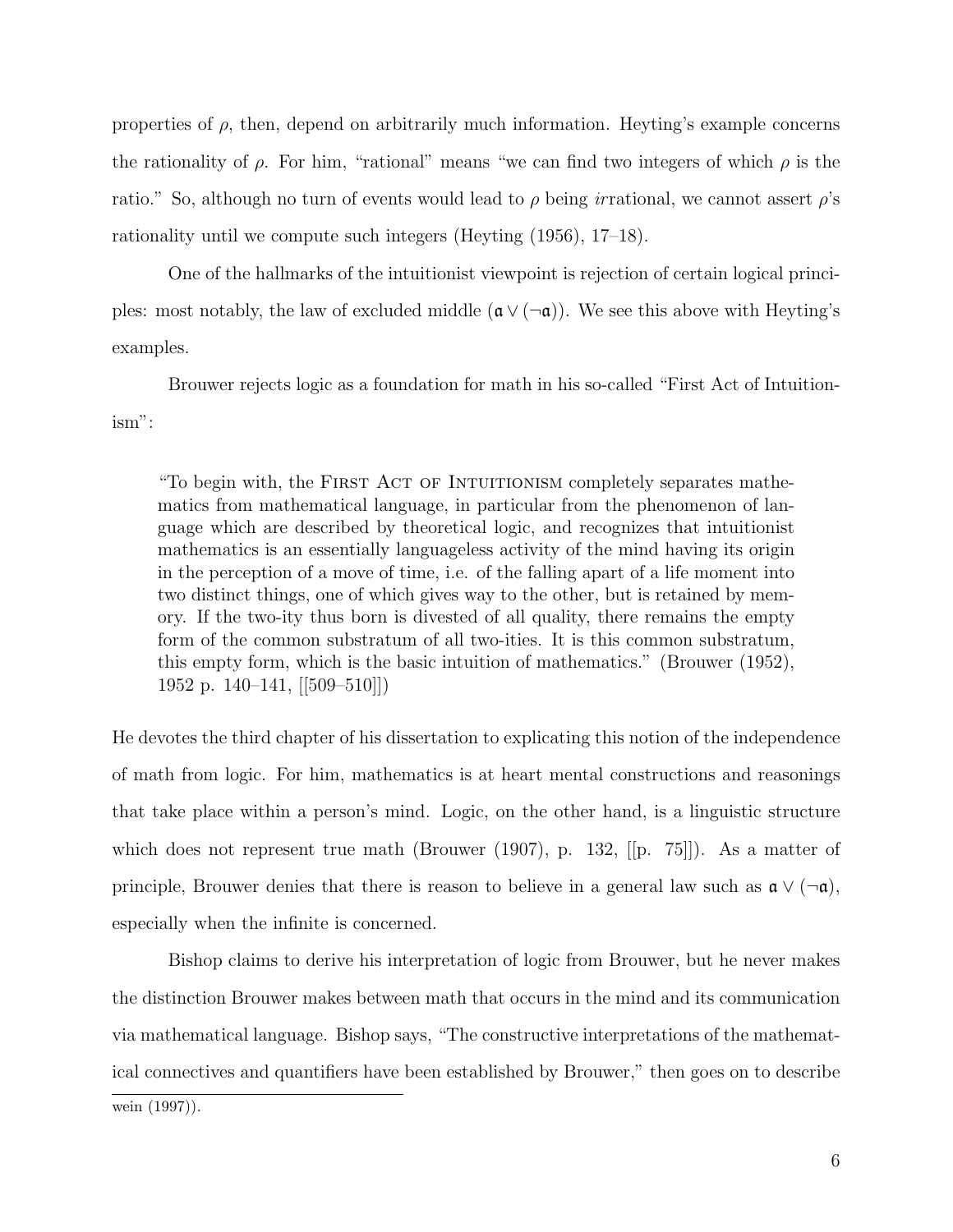constructivist interpretations of  $\land$ ,  $\rightarrow$ , etc. (Bishop (1967), 7). He describes constructive proofs essentially as classical mathematical proofs satisfying constructivist constraints. He never leaves the realm of mathematical language, or uses the disparateness of math and mathematical language as an explanation for his view on logic. Additionally, we see from his phrase "mathematical connectives" that he is not concerned with the distinction between math and logic as Brouwer is.

Heyting comes closer to Brouwer's stance on logic, saying,

"Logic is not the ground on which I stand. How could it be? It would in turn need a foundation, which would involve principles much more intricate and less direct than those of mathematics itself. A mathematical construction ought to be so immediate to the mind and its result so clear that it needs no foundation whatsoever." (Heyting (1956), 6)

He clearly sets math as the foundation of logic rather than vice versa, just as Brouwer does in his thesis. However, Heyting, like Bishop, fails to draw the distinction between mental construction and mathematical language. His constructions, too, seem like classical math proofs. For instance, he says that if A means an integer is divisible by 8, and B means it is divisible by 4, then 8a (which can also be written  $4 \times 2a$ ) is a construction P for A and B, which shows  $A \rightarrow B$  (ibid., 6).

For Bishop and Heyting, "mathematical truth" is synonymous with having performed a construction. Heyting says, "a mathematical theorem expresses a purely empirical fact, namely the success of a certain construction" (ibid., 8). Ostensibly, some logical deductions will preserve constructions, while others will not necessarily preserve constructions. Bishop and Heyting reject the deductions in the latter category.

The constructive conception of negation is subtle, and illustrates the issue at hand. The intuitionists hold that if we simply negate the definition of "mathematical truth" as "having performed a construction," we do not get a definition of falsity; we just get the informal notion that no construction has yet been produced. Formal mathematical negation is achieved by: "I have effected in my mind a construction  $B$ , which deduces a contradiction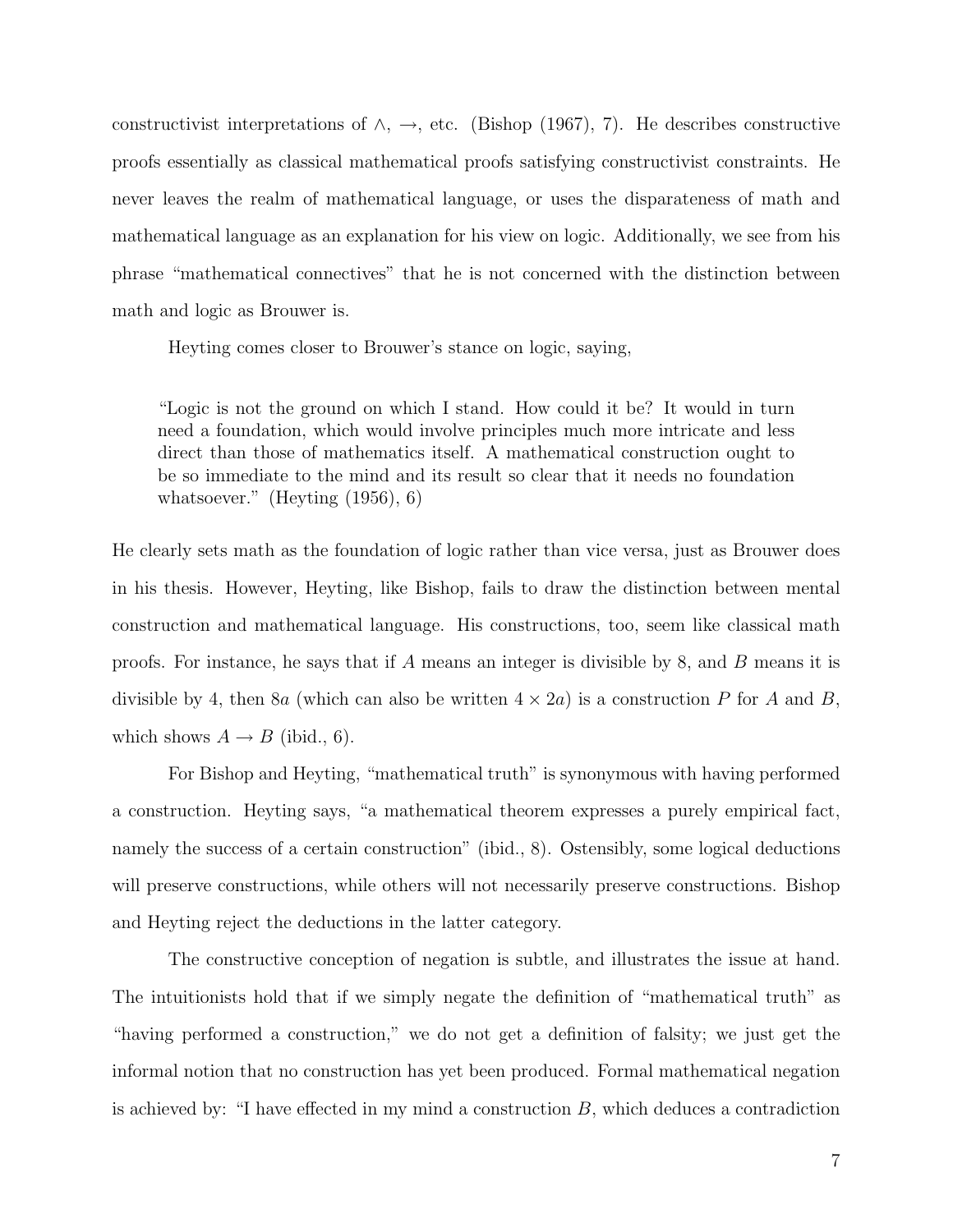from the supposition that the construction  $A$  were brought to an end" (ibid., 19).

For the classical mathematician, knowing (for instance)  $a = 0 \vee b = 0$  does not necessitate knowing in particular  $a = 0$  or  $b = 0$ ; it is enough to know that it is not the case that  $\mathfrak{a} \neq 0 \land \mathfrak{b} \neq 0$ . For the constructivist, on the other hand, proving  $\mathfrak{a} = 0 \lor \mathfrak{b} = 0$  is not the same as proving  $\neg(\mathfrak{a} \neq 0 \land \mathfrak{b} \neq 0)$  (ibid., 24). For constructive validity, we need to be able to prove one of  $\mathfrak{a} = 0$  or  $\mathfrak{b} = 0$ .

Ontology, Epistemology, and the Heart of the Constructivist Position Brouwer's First Act of Intuitionism (see page 6) is the source from which all his other intuitionist beliefs follow. In the First Act, he separates math from mathematical language, and establishes the true heart of math as a mental exercise. Math is constructed by the mind by performing changes on its own thought in time, then abstracting away from the particulars of these constructions. The only activity with "mathematical significance", for Brouwer, is "the pure construction of intuitive mathematical systems which, if they are applied, are turned outward in life by taking a mathematical view of the world," (Brouwer (1907), 1907 p. 173,  $[[p. 94]]$ .<sup>5</sup>

The other threads of intuitionistic thought follow directly from this First Act, namely: solipsistic realism, rejection of logic, denial of truth independent of human mental activity, and the failure of verbal constructions to refer to anything mathematical. Intuitionistic ontology almost certainly follows from the First Act, because Brouwer's explanation of what mathematics is must precede any considerations about whether mathematical structures can exist.

"Solipsistic realism" is a good name for the intuitionists' ontological position (even though they did not use this moniker) because they deny the existence of an external mathematical reality and instead believe reality is a property of mental products alone. Hesseling

<sup>&</sup>lt;sup>5</sup> "For that matter, even the stages mentioned above, from the third on, are deprived of mathematical significance. Mathematics has its place only in the first; in practice it cannot remain aloof from the second, but this stage remains an unconscious non-mathematical act. It may afterwards by guided and supported by applied mathematics, but it can never obtain priority relative to intuitive mathematics." (ibid., 1907 p. 175,  $[[p. 95]]$ "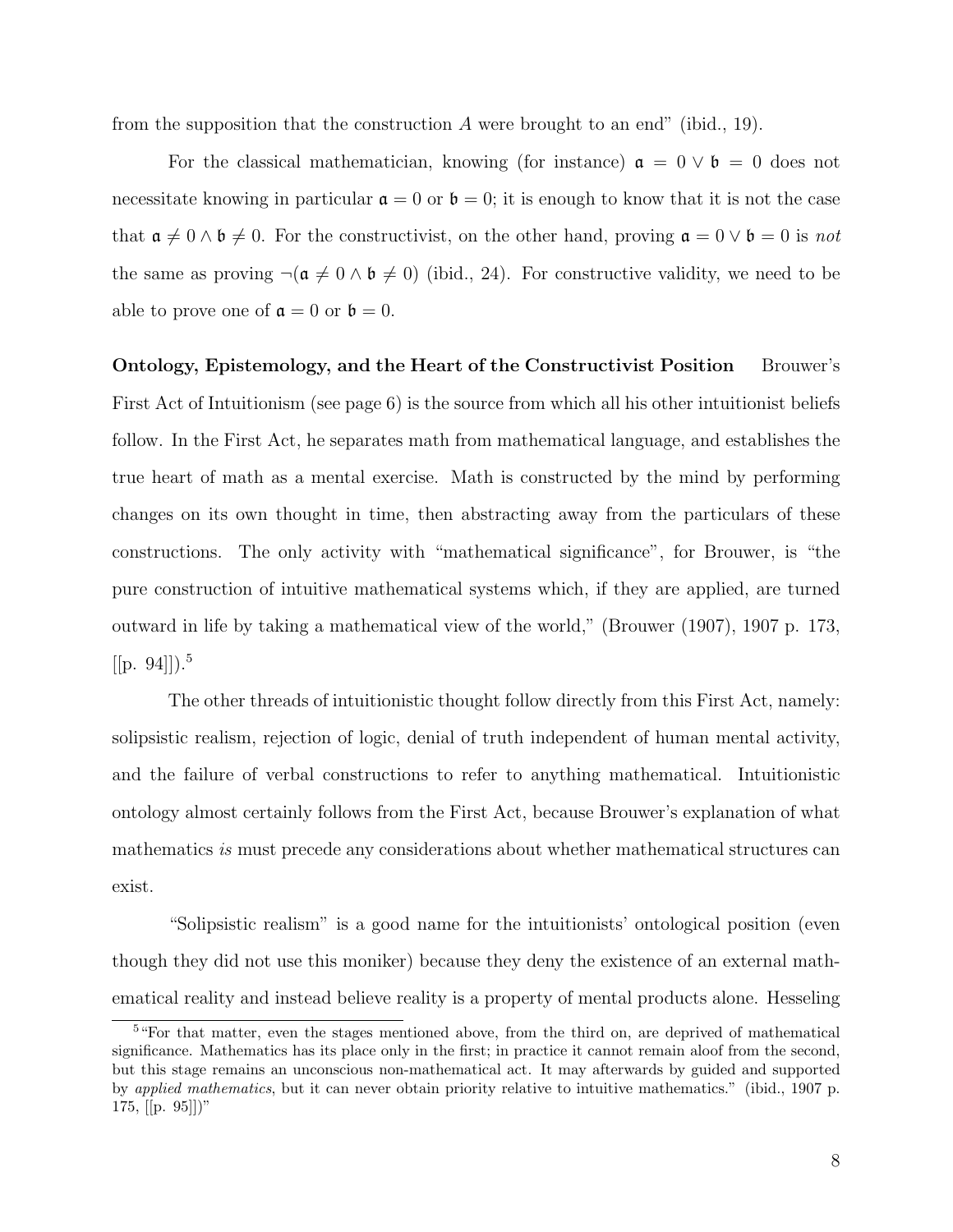quotes Brouwer as saying,

"(...) the only thing that is real to me is my own self at the moment, surrounded by a wealth of images in which the self believes and which make the self live. The question whether these images are 'factual' is devoid of meaning: for my self only the images exist and are, as such, real. A second reality, independent of my self and corresponding to these images, is out of the question." (Hesseling (2003), 27)

This shows that Brouwer is not an anti-realist, since he takes mathematical object to exist intra-mentally. The other intuitionists, too, believe in the reality of mathematical objects, but only post-construction.

Bishop takes an anti-platonist stance:

"A set is not an entity which has an ideal existence. A set exists only when it has been defined. To define a set we prescribe, at least implicitly, what we (the constructing intelligence) must do in order to construct an element of the set, and what we must do to show that two elements are equal. A similar remark applies to the definition of a function" (Bishop (1967), 2).

Following from the First Act, Brouwer separates math and languages, which entails the separation of math and logic. He says outright that we cannot linguistically perform a construction and then presume the existence of a true intuitive mathematical construction corresponding to the linguistic product (Brouwer (1952), 1952 p. 141, [[p. 510]]). He says in his thesis,

"Now the following question arises: suppose we have proved by some method, without thinking of mathematical interpretations, that the logical system, built up out of certain linguistic axioms, is consistent, i.e. that two contradictory theorems can occur at no stage of development of the system; suppose further that afterwards we find a mathematical interpretation of the axioms (which of cause will require the construction of a mathematical system whose elements satisfy certain given mathematical relations); does it follow from the consistency of the logical system that such a mathematical system exists? Such a conclusion has never been proved by axiomaticians, not even for the case where the given conditions involve that it is a mathematically constructible system that is required. Thus, for instance, it has nowhere been proved that a finite number, subjected to a provably consistent system of contradictions, must always exist." (Brouwer (1907), 1907 p. 141, [[p. 79]])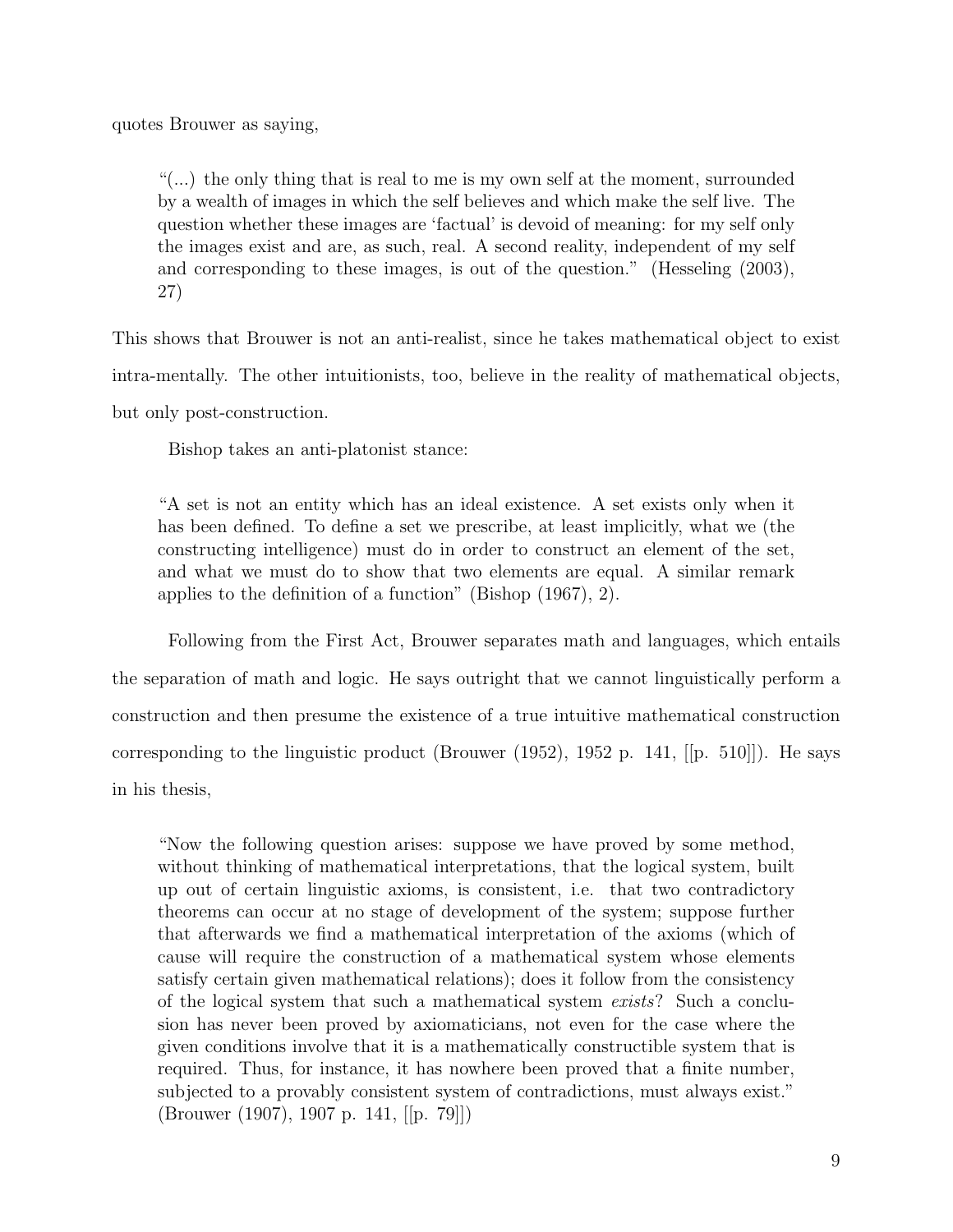Also as a consequence of the First Act, Brouwer denies mathematical truth independent of mental construction. Mathematical-linguistic feats do not necessarily refer at all, as we see from the above quotation; so, if we prove a nice property in a linguistic system, we have not proved anything about a real mathematical system. Hence, truth can only be a property of real mathematical objects within the mind.

Bishop and Heyting both deny external mathematical truth. Bishop says, "nothing is true unless and until it has been proved," (Bishop (1967), 26). There is no fact of the matter about the truth of a theorem; the theorem is only true after it has been proved constructively, and in no sense was it always true all along. Heyting explains his stance on external mathematical truth and existence:

"Class. One may object that the extent of our knowledge about the existence or non-existence of a last pair of twin primes is purely contingent and entirely irrelevant in questions of mathematical truth. Either an infinity of such pairs exist, in which case  $l = 1$ ; or their number is finite, in which case l equals the greatest prime such that  $l-2$  is also a prime. In every conceivable case l is defined; what does it matter whether or not we can actually calculate the number?

"Int. Your argument is metaphysical in nature. If 'to exist' does not mean 'to be constructed', it must have some metaphysical meaning. It cannot be the task of mathematics to investigate this meaning or to decide whether it is tenable or not. We have no objection against a mathematician privately admitting any metaphysical theory he likes, but Brouwer's program entails that we study mathematics as something simpler, more immediate than metaphysics. In the study of mental mathematical constructions 'to exist' must be synonymous with 'to be constructed.' " (Heyting (1956), 2)

He is slightly more skeptical than Bishop; he does not deny external mathematical truth, but he simply decides math is not in the business of investigating truth of this sort.

While Bishop's and Heyting's statements on ontology and epistemology corroborate Brouwer's, their accounts follow slightly different paths of entailment. (In fact, the word "entailment" might be a bit strong, as Bishop's and Heyting's philosophical accounts are fairly cursory and leave something to be desired in the way of explaining their central tenets and motivation).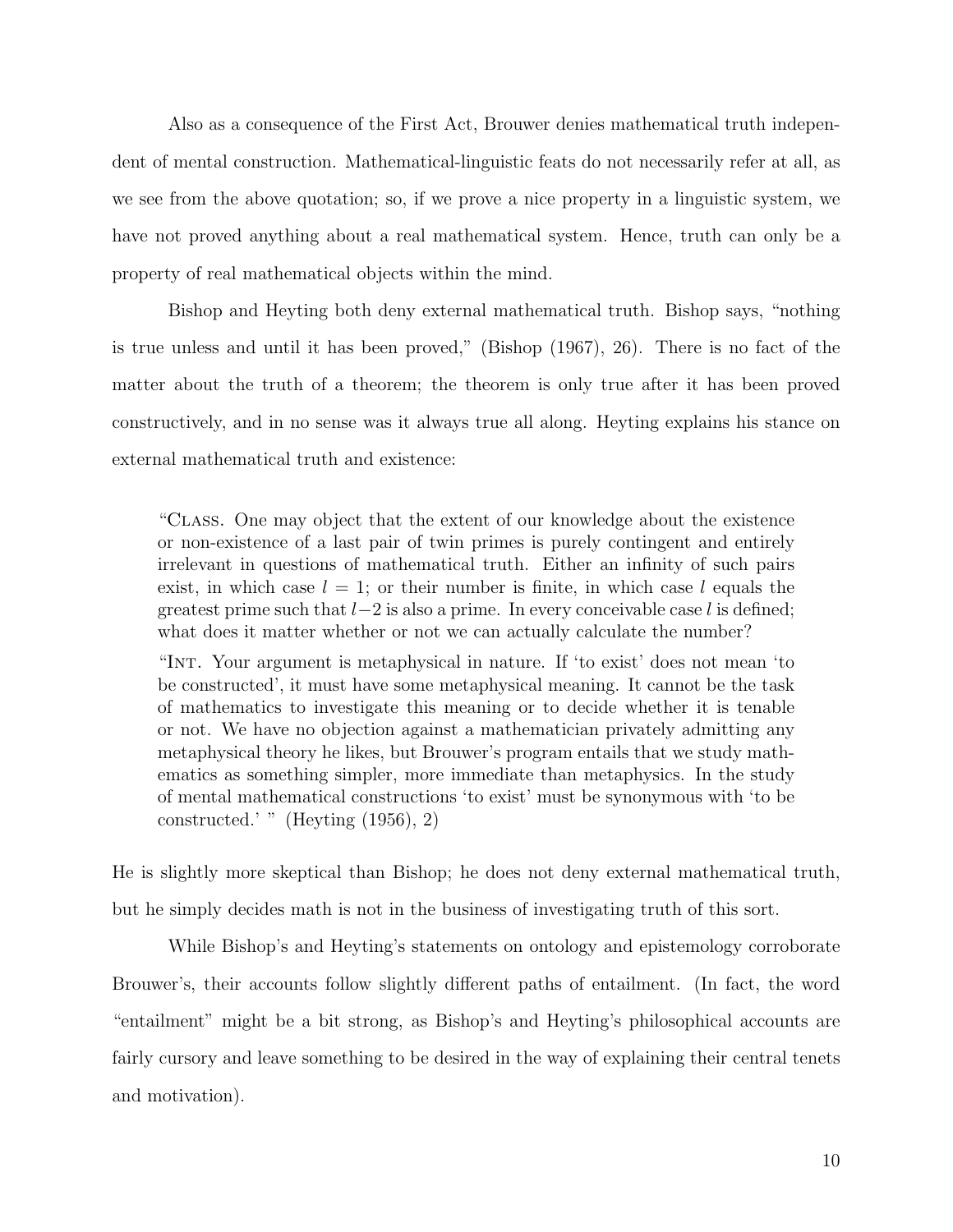The basic statements of constructivist epistemology and ontology seem straightforward enough, but there is some subtle trouble lurking within. Consider the following statements, which relate truth and existence to proof:

- i. A mathematical statement has a truth value if and only if it has been explicitly proved or refuted.
- ii. A mathematical statement has a truth value if and only if it can be proved or refuted (although we might not yet have devised an explicit proof or counter-example).
- iii. A mathematical object exists if and only if it has been constructed.
- iv. A mathematical object exists if and only if it is constructible (although we might not yet have explicitly constructed it).

Brouwer probably accepts (i) as agreeing with his definition of mathematical truth, with the caveat that these proofs and refutations must correspond to mental processes. Bishop and Heyting, whose accounts of constructive math are considerably more rooted in language, explicitly accept (i) as their definition of mathematical truth. Heyting says, "A mathematical assertion affirms the fact that a certain mathematical construction has been effected," (ibid., 3). Furthermore, he says there is no absolute mathematical truth stemming from "some world of mathematical things existing independently of our knowledge" (ibid., 3). If we take knowledge of a mathematical concept to mean we have mentally effected a proof, then we can take Heyting's claim to mean explicitly that there is no mathematical truth without constructive proof. Since mathematical negation also relies on construction for Bishop and Heyting, we can say there is no mathematical falsity without assertion and proof.

All three of Brouwer, Heyting, and Bishop adopt (iii). As discussed above, these intuitionist authors deny the external existence of mathematical structures. Heyting says, "It [Brouwer's program] consisted in the investigation of mental mathematical construction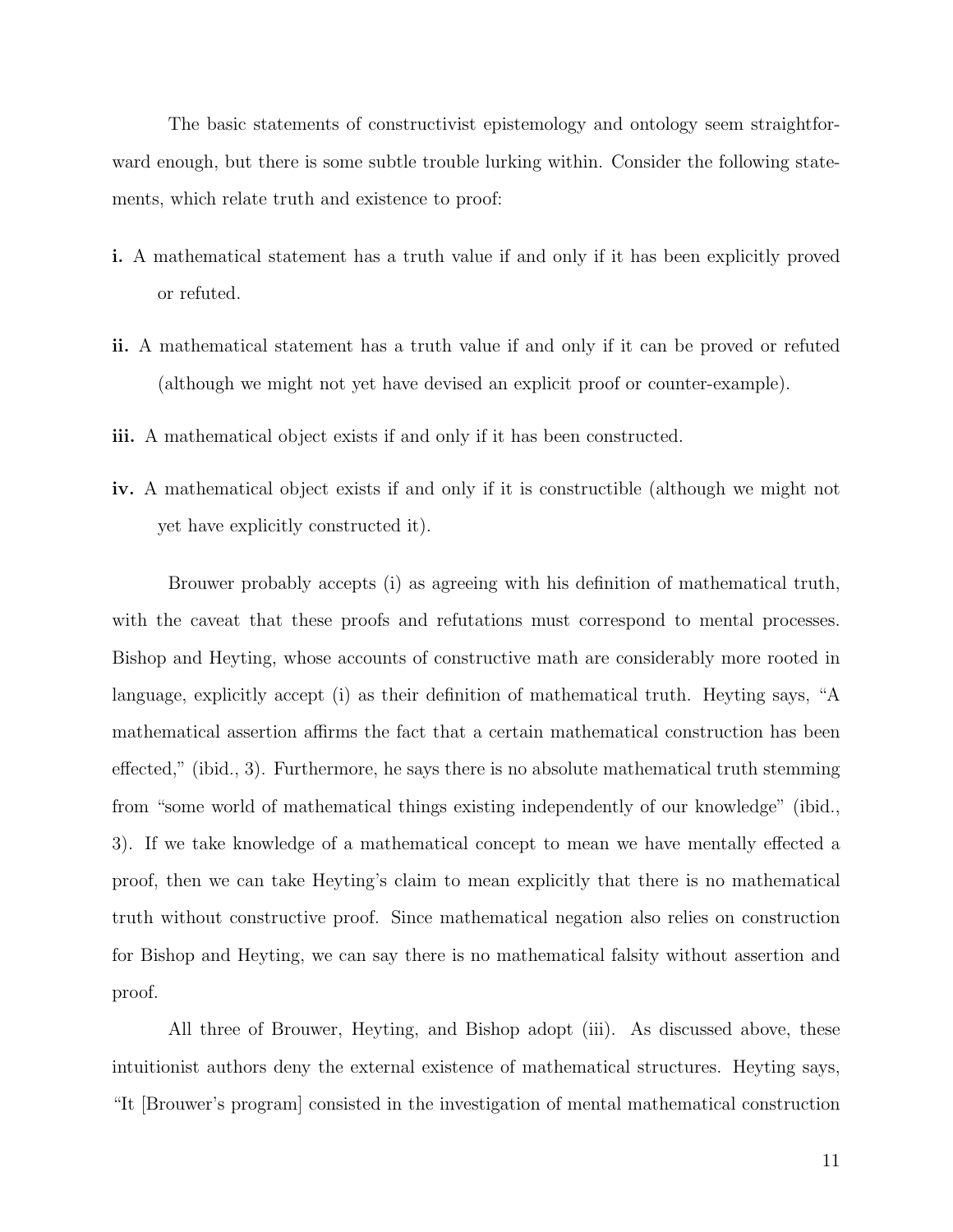as such, without reference to questions regarding the nature of the constructed objects, such as whether these objects exist independently of our knowledge of them" (ibid., 1).

Adopting (i) forces rejection of (ii), and adopting (iii) forces rejection of (iv). Rejecting (ii) and (iv) does impact the intuitionist program, but Brouwer is the only of the three authors to soften the blow.

If they reject (ii), they must admit that mathematical truth is not closed under logical entailment—even if they restrict themselves to constructively valid logical inferences. Belief in the closure of mathematical truth would not depend on the belief in a set of all mathematically true statements (which the intuitionists would obviously reject), so this is not why belief in such closure is anathema to intuitionism.

Classical mathematicians rely on the closure of mathematical truth by relying on the truth-preserving properties of the logical connectives. That is, if we have two true statements  $\alpha$  and  $\beta$ , under classical mathematics, we automatically get that  $\alpha \wedge \beta$  is true. By implicitly denying (ii), the intuitionists are denying the truth of  $a \wedge b$  for arbitrary true statements  $a$ and **b**. If the intuitionists tacitly believe that  $a \wedge b$  will be true for all true statements a and b (once they get around to proving  $a \wedge b$ ), they are essentially fixing a truth value for  $a \wedge b$ , which they claim they will never do by (i).

Bishop and Heyting believe in the truth-preserving capacity of the logical connectives when there is a general rule for transforming constructions for the premises into constructions for the conclusions. For instance, if we have a constructive proof of  $\alpha$  and a constructive proof of b, we can combine these for a constructive proof for  $a \wedge b$ . Implication is tricker. Heyting says,

"The *implication*  $\mathfrak{p} \to \mathfrak{q}$  can be asserted, if and only if we posses a construction **r**, which, joined to any construction proving **p** (supposing that the latter be effected), would automatically effect a construction proving q. In other words, a proof of  $\mathfrak p$ , together with  $\mathfrak r$ , would form a proof of  $\mathfrak q$ ." (ibid., 98)

Here, Heyting seems to say that  $\mathfrak r$  is particular to the statements of  $\mathfrak p$  and  $\mathfrak q$  and is not a general rule for proving any implication. Notably, Heyting does not seem to take  $\mathfrak{p} \to \mathfrak{q}$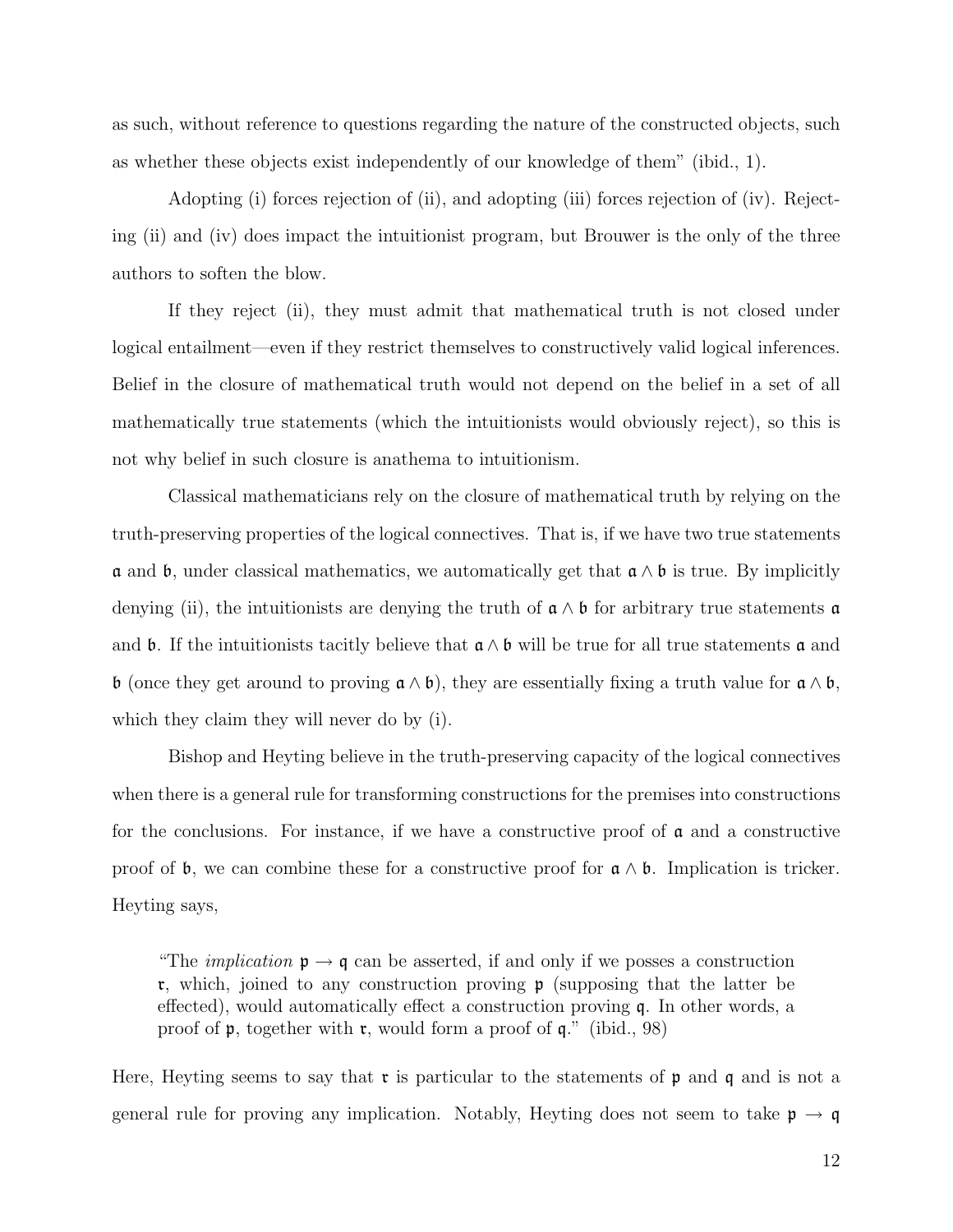as equivalent to  $\neg p \lor q$ . He does not discuss the case where we can prove "p leads to a contradiction" (i.e.  $\neg p$ ), but it is hard to imagine that he interprets the act of transforming a construction of  $\mathfrak p$  into a construction of  $\mathfrak q$  via  $\mathfrak r$  to be the same as proving  $\neg \mathfrak p \vee \mathfrak q$ . He does not even believe **p** or  $\neg$ **p** cover all the cases about the first statement in the implication, since he denies the law of excluded middle, so it is unlikely that he would think  $(\mathfrak{p} \wedge \mathfrak{q}) \vee (\neg p)$  is the same as  $\mathfrak{p} \to \mathfrak{q}$ .

Brouwer, in contrast, admits outright that we have no reason to believe that logical deductions preserve truth. As explained earlier, he does not see logic as having anything to do with the content of mathematics; instead, it is merely a mode of expressing what we already know to be true via mental construction. So, logical manipulations alone cannot increase our stock of true statements. Brouwer does not believe that if  $\alpha$  is true and  $\beta$  is true, a ∧ b should be true—the fact that this has always held in the past is a pattern and not a law.

Even though the intuitionists reject external mathematical reality, it would be problematic for them to reject (iv) if they rely on the properties of objects that have never been constructed. Bishop and Heyting do seem to rely on the closure of the natural numbers under addition; this amounts to the belief that if we take any natural numbers  $a$  and  $b$ , we can effect the construction  $a + b$ , and the result will be a natural number. How can they justifiably believe in the natural-numberness of an as-of-yet unconstructed number, without deferring to (iv)? Both Bishop and Heyting try to cover their bases here. Bishop speaks of "hypothetical constructions," the constructions we assume we can perform based on constructions we have already performed (Bishop (1967), 3). Heyting says something similar, relying on a general property of a whole class of similar constructions:

"Let " $N$ "be an abbreviation for "natural number". The first two properties (1 is an N and if x is an N, then the successor of x is an N) can immediately be seen to be true by carrying out the generating construction." (Heyting (1956), 14)

Brouwer, on the other hand, explicitly rejects (iv). As explained above, he denies up and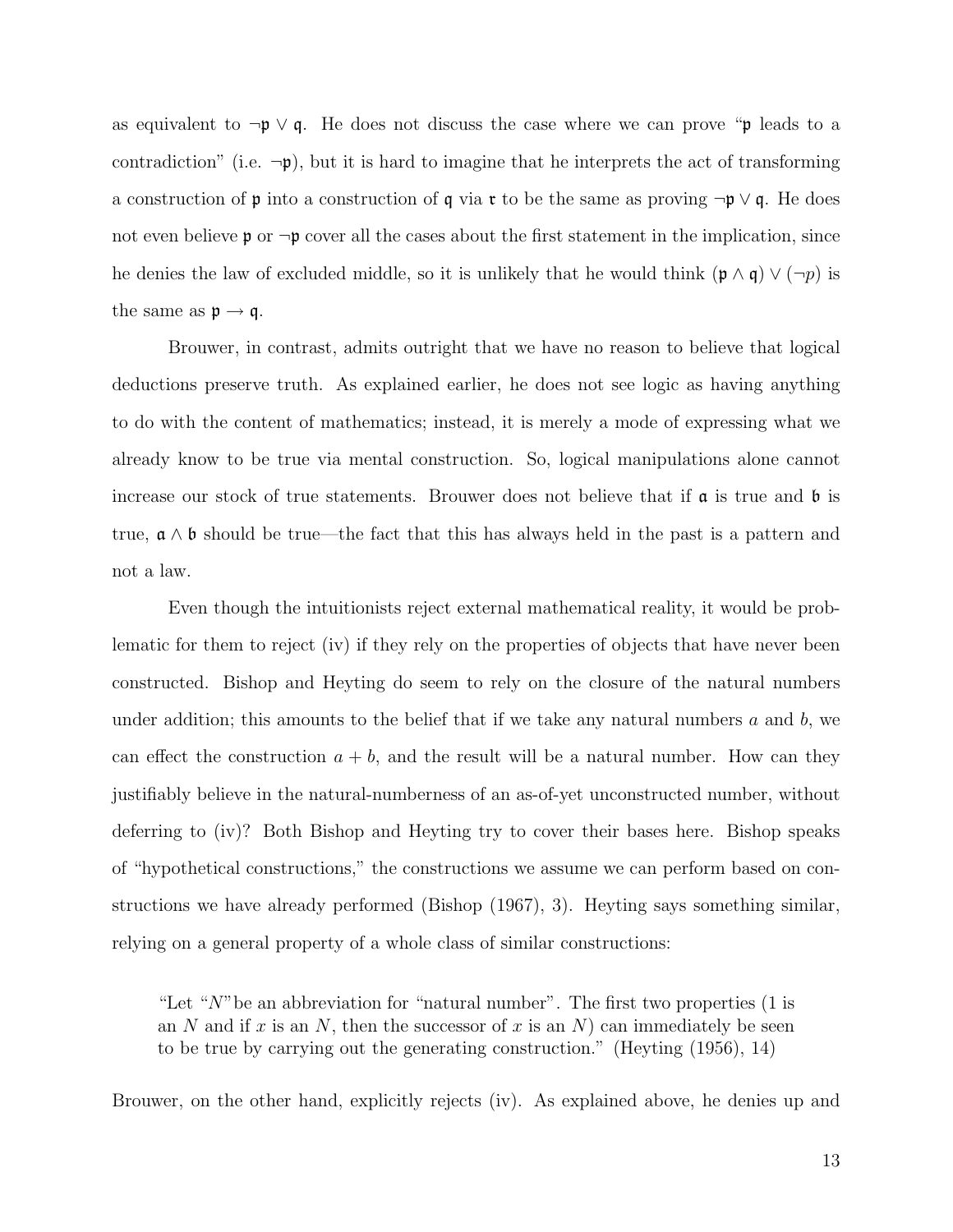down that it is possible to believe in the existence of a mathematical entity corresponding to a chain of syllogisms or other linguistic performance.

Historical Motivation Brouwer's first purely intuitionistic paper, his doctoral thesis of 1907, occurred just after the discovery of the set-theoretical paradoxes and just before the bombardment of foundational worries of the early 20th century. The major set-theoretical paradoxes (e.g. Russell's, Burali-Forti's, Richard's, Nelson's) were discovered between 1895 and 1910. Nonetheless, Brouwer was not inspired to pursue intuitionism in response to either of these events. Instead, intuitionism grew out of Brouwer's other views on the products and capacities of the human mind as first expressed in his 1904 Leven, Kunst en Mysteik (Life, Art, and Mysticism). His goal in his dissertation was to develop a philosophy of math that treats construction, logic, and language in a way that is faithful to the concept of math as a construction of human intelligence (Hesseling (2003)). Hesseling says,

"Brouwer's objective was not to describe various views on the foundations of mathematics or to provide foundations for mathematics as it was then practised, but to work out his own ideas in the philosophy of mathematics. This becomes clear form a letter Brouwer sent to Kortweg in 1906. In the letter, Brouwer writes that he still adheres to his convictions from two years ago, but that he is glad to find that he can now support them better with mathematical arguments. Thus, Brouwer started with his own ideas and looked for mathematics that fitted in, instead of working the other way round." (ibid., 35)

So, Hesseling does not see Brouwer's work as a response to a new result in math, nor to the paradoxes, nor to the budding tradition of foundational criticism.

On the surface, Bishop is trying to take a "straightforward" approach to math, to make it comprehensible to finite intelligences. He says of the other participants in the intuitionist tradition,

"Brouwer's disciples joined forces with the logicians in attempts to formalize constructive mathematics. Others seek constructive truth in the framework of recursive function theory. Still others look for a short cut to reality, a point of vantage which will suddenly reveal classical mathematics in a constructive light. None of these substitutes for a straightforward realistic approach has worked. It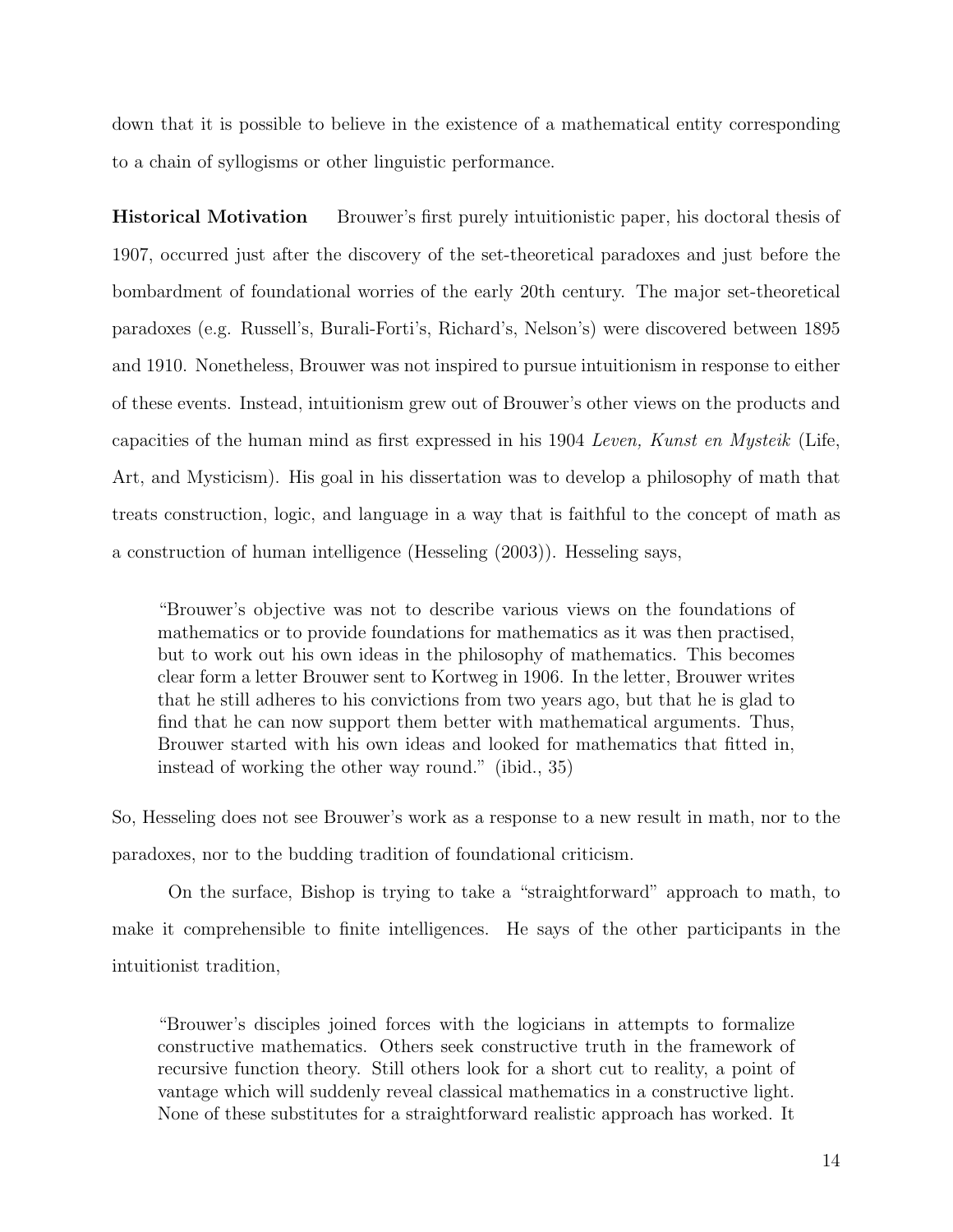is no exaggeration to say that a straightforward realistic approach to mathematics has yet to be tried. It is time to make the attempt." (Bishop (1967), 10)

Bishop, who is of course following in Brouwer's footsteps, sets himself apart from the rest of the post-Brouwer intuitionist tradition and from the foundational debate of a few decades earlier. Bishop's motivation echoes Brouwer's; he says that Brouwer "wanted to strengthen mathematics by associating to every theorem and every proof a pragmatically meaningful interpretation," (ibid., 6). Bishop reflects this sentiment in his desire to take a "realistic"<sup>6</sup> approach to math.

Methods and Goals Bishop and Heyting communicate their position in a similar way, providing a general introduction to intuitionistic philosophy but stopping short of a philosophical discussion which fully motivates their work. Instead, the majority of *Foundations* of Constructive Analysis and Intuitionism: an Introduction are devoted to actually working through the details of constructive mathematics in analysis, algebra, and topology.

In this sense, they are trying to communicate their ideas on a purely mathematical ground (albeit on a constructively valid mathematical ground). They work through the system of constructive math, concretely demonstrating what it means to have performed a valid construction, and demonstrating which results from classical math can be achieved constructively. They also point out what they take to be ambiguities in classical math.

In another sense, though, they cannot communicate their positions purely mathematically, because they cannot use classical mathematical methods to disprove the results they reject. That is, they cannot disprove the Bolzano-Weierstrass theorem; they can only mention their epistemological and ontological reasons for rejecting it, and attempt to prove a similar theorem constructively.

The constructivist's goals for mathematics as a field are distinctly different than the mainstream mathematician's. In terms of quantity of results, the disadvantages of construc-

<sup>&</sup>lt;sup>6</sup>He means something akin to "reasonable" or "practical," rather than "realism" as the term is used in modern philosophy.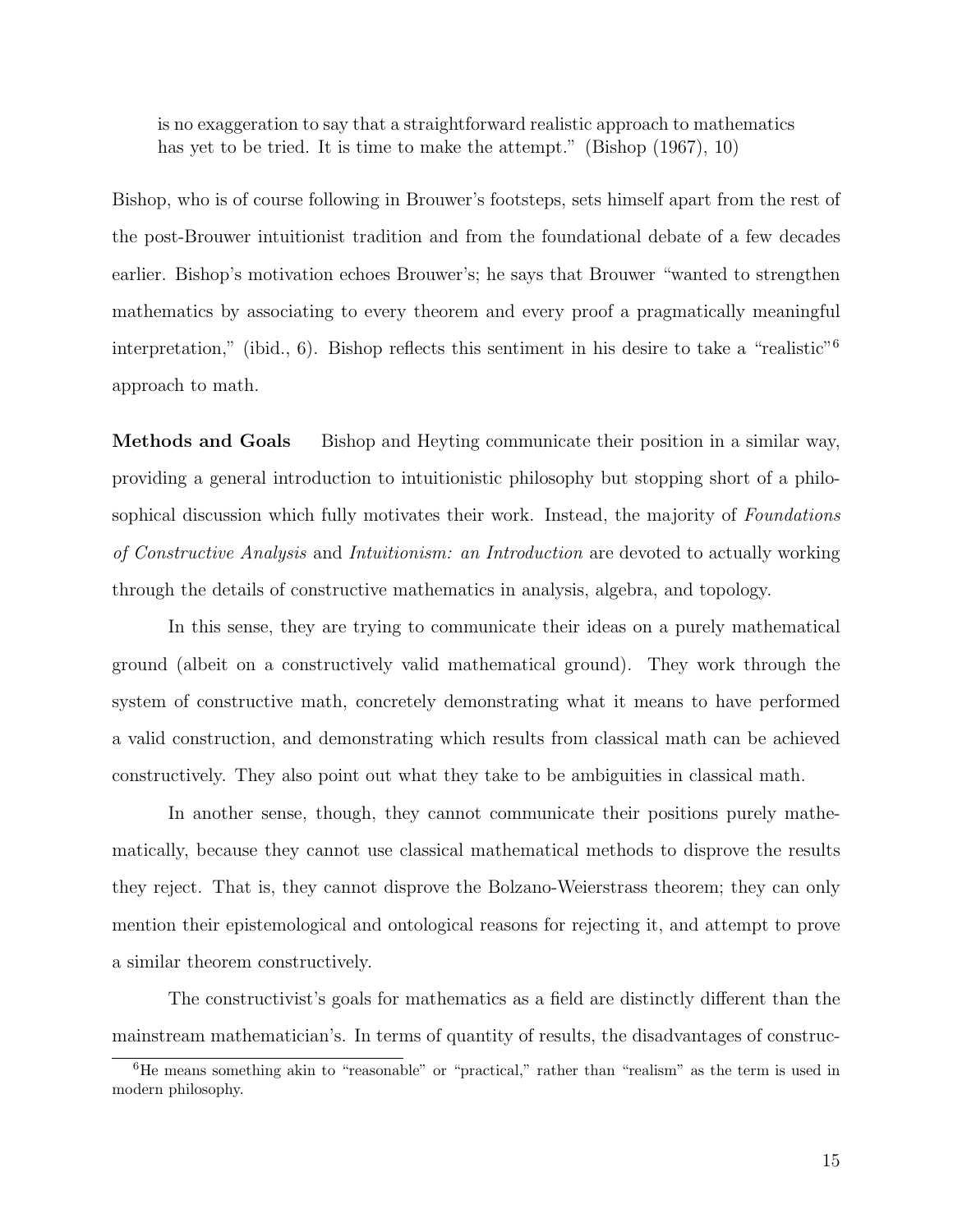tivism are obvious: it yields fewer and weaker results than classical mathematics, since many results of classical mathematics have no constructive interpretation. According to Bishop, "Hilbert, who insisted on constructivity in metamathematics but believed the price of a constructive mathematics was too great, was willing to settle for consistency" (Ibid., 10). Hesseling relates an amusing anecdote,

"Also in 1924, Brouwer lectured for the Göttingen Society on the consequences of the intuitionistic point of view in mathematics. After the lecture, Hilbert is reported to have stood up and proclaimed that the goal is to obtain more, not less theorems." (Hesseling (2003), 74)

Bishop says, more flatteringly,

"The extent to which good constructive substitutes exist for the theorems of classical mathematics can be regarded as a demonstration that classical mathematics has a substantial underpinning of constructive truth." (Bishop (1967), 9)

For Bishop, multitudinousness of theorems is to be desired, but not at the expense of constructivist principles. The many extra theorems classical math is able to prove above and beyond those that are constructively valid add no value despite their numerousness.

Not all mathematicians attracted by the intuitionists' philosophical rigor chose to give up on the extra advances of classical math. Hilbert, notably, decided the "price of a constructive mathematics was too great" (ibid.,  $10$ ). Bishop also notes that Weyl, whom Gödel describes as a "half-intuitionist" (Godel (1947)), is an intuitionist at heart but "in practice suppressed his constructivist convictions," (Bishop (1967), 10). The classical paradigm prevails over intuitionism today, even though contemporary mathematicians value results with algorithmic meaning.

Heyting admits that constructivism fails to be more useful than mainstream mathematics or useful at all for the physical sciences (Heyting (1956), 10). The physical sciences are only indirectly dependent on the foundations of math, so it is decidedly unlikely that bolstering foundatoins at the expense of results would be a boon to physicicsts. He couches this as a defecit of intuitionism, but the loose connection between his mathematical program and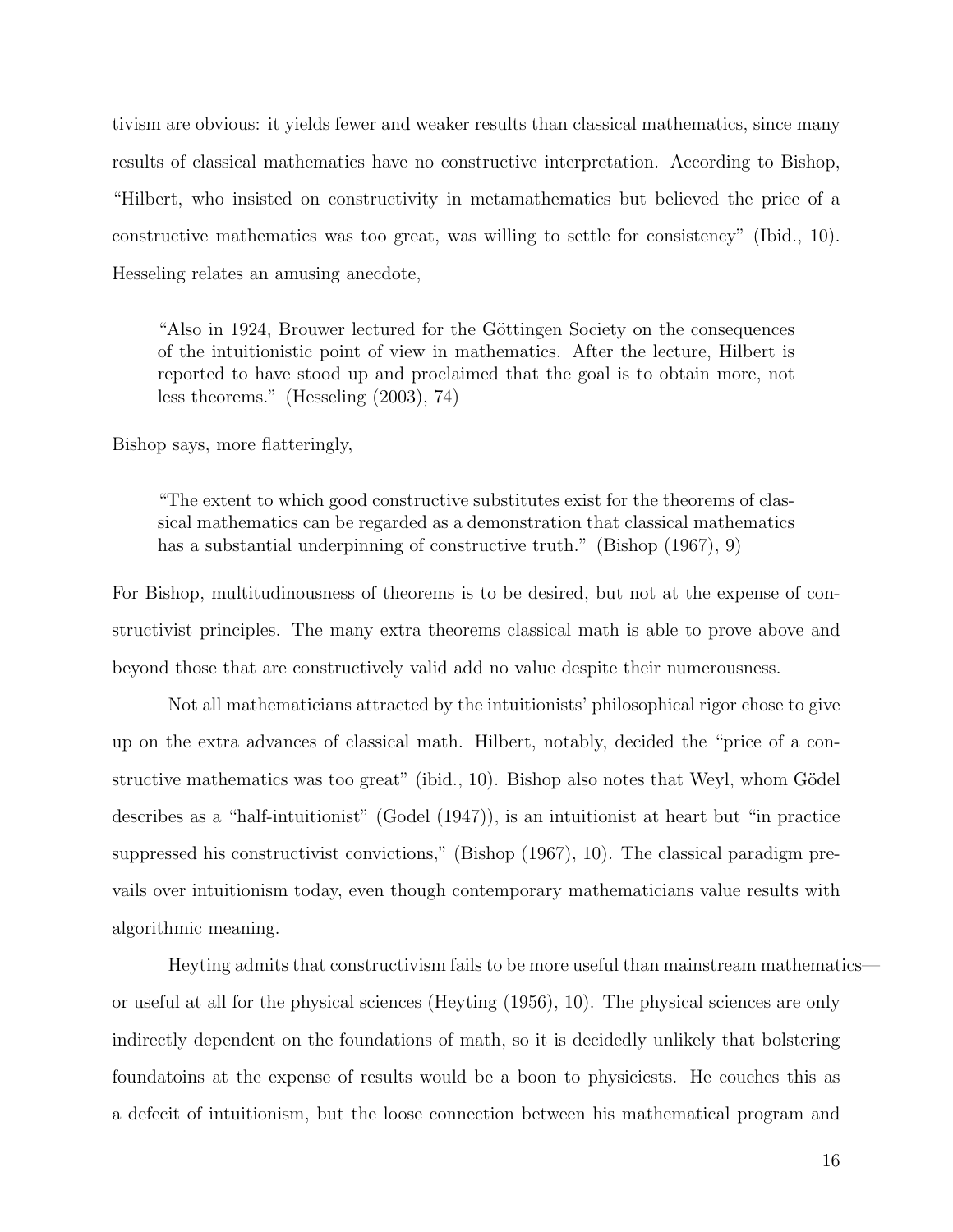the physical sciences is not really a liability. Physical scientists do not concern themselves with mathematical epistemology, and mathematicians have no special responsibility to honor the preferences of physicists above their own epistemological concerns. And, perhaps more relevantly, applications to the physical sciences are only occasionally an inspiration for mathematical development; the invention of the calculus and the analytical methods developed in the vibrating string and heat diffusion problems are notable exceptions. Physical applications of mathematical results are generally a happy byproduct rather than an impetus, so a mathematical program's dissociation from the natural sciences is not inherently damaging.

Heyting suggests instead that mathematics be considered "a study of certain functions of the human mind" similar to the humanities (ibid., 10). Considering the usefulness of classical mathematics, it is disappointing to ultimately chalk up mathematics to advanced navel-gazing. But it is not exactly fair to rank constructive and classical math on the same footing in terms of usefulness and breadth, as the two stances are nigh incommensurable. Someone who believes true meaning and existence are only to be found in computation will not consider classical results genuinely stronger. Someone who does not believe meaning hinges on computability has no reason to prefer constructive math at the expense of numerous results.

Heyting claims that constructivism avoids paradoxes—but he admits that constructivism is more restrictive than would really be necessary to avoid them (ibid., 11). And at any rate, paradox-avoidance is not the main motivation for the constructivists. Consistency in math is a plausible goal, for a foundational system so often described as being "secure." Bishop claims that consistency is ensured in constructive math, up to human error, making it a non-issue for the constructivist mathematician (Bishop (1967), 353). But he never justifies any claim about the impossibility of deriving a contradiction through constructivist rules of inference. Without such a justification, constructivism is in no better position than classical math, paradoxes or no paradoxes. Brouwer is more verbose than Bishop on this topic, but similarly casts the issue off as irrelevant. Hesseling says,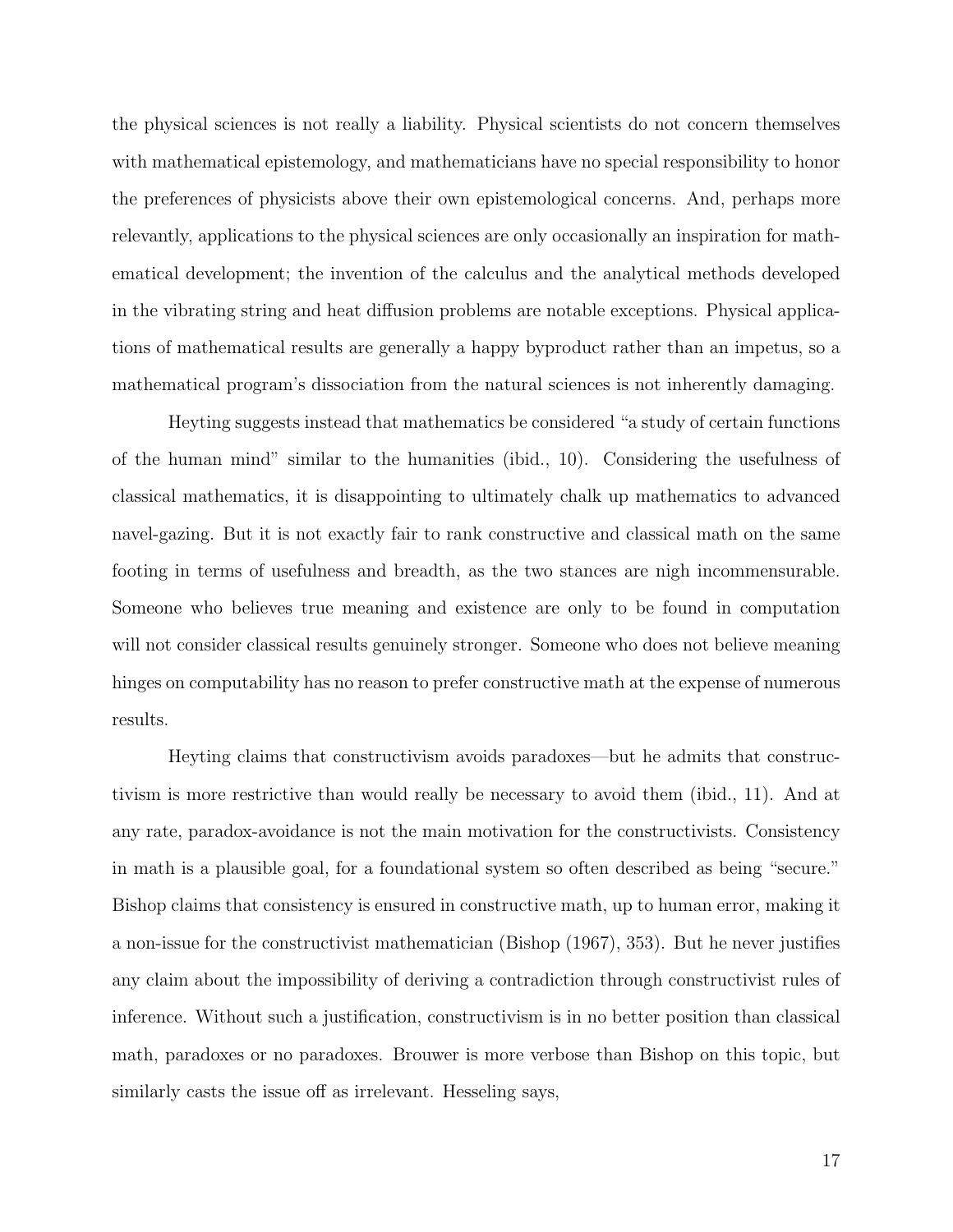"If we have a set of logical axioms, Brouwer argues, and we can point out a mathematical system of which the logical axioms can be considered to express properties, we know that no contradiction can occur, because a constructed mathematical system cannot contain a contradiction." (Hesseling (2003), 42)

Brouwer denies the necessity and validity of consistency proofs. He holds that such proofs only prove something about a formal linguistic system for communicating math, and that they don't prove anything about the mathematical content the system sets out to represent.

There is not a trade-off, per se, between constructivism and classical math, since the choice to adopt constructivism is mainly a matter of ontological belief and preference. The primary methodological advantage of constructivism is that it offers us a rubric for determining mathematical validity: namely, whether or not a construction has been performed. None of the constructivists, though, communicate their position in such a way that convinced mainstream mathematicians such a rubric is useful or necessary.